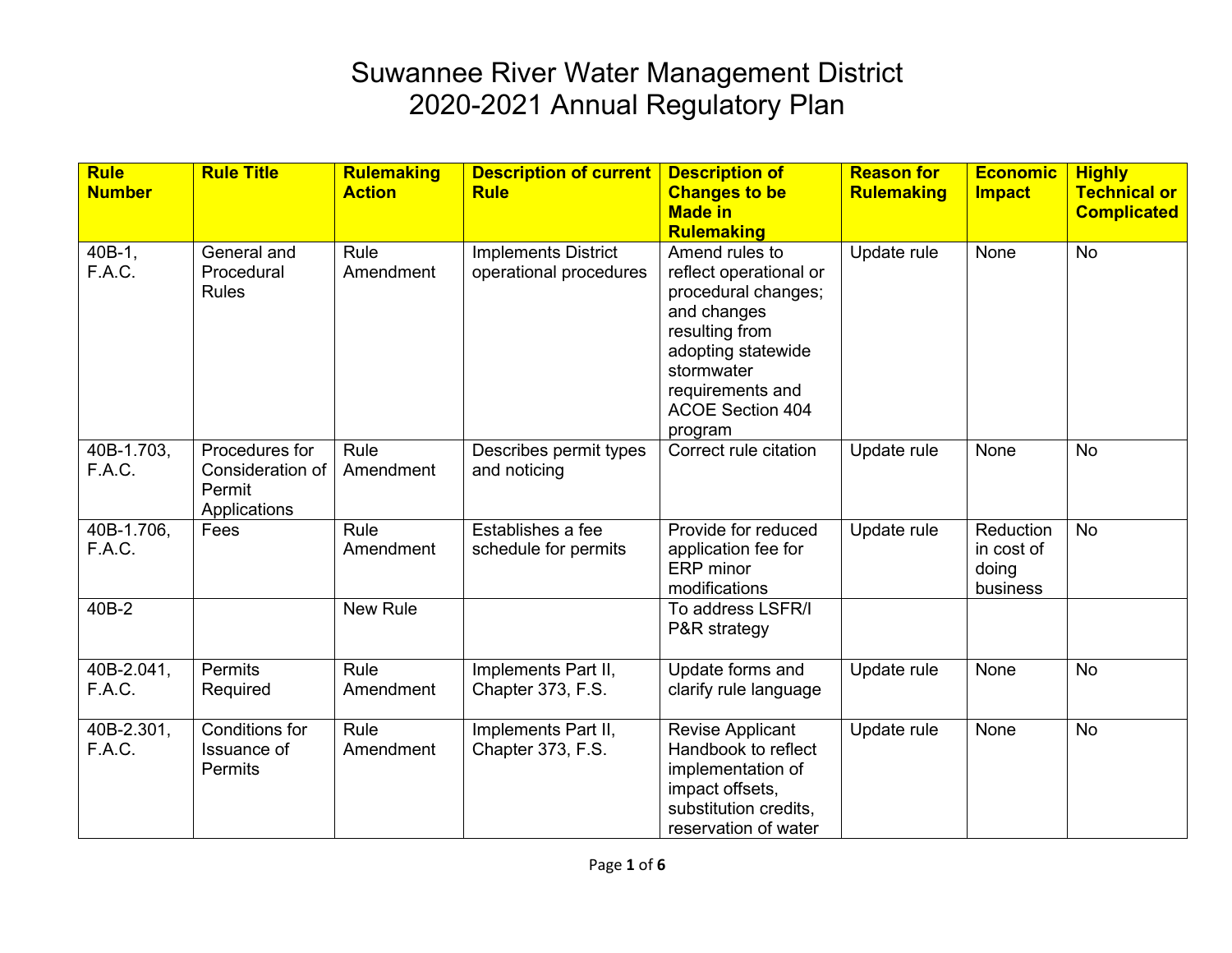| <b>Rule</b><br><b>Number</b> | <b>Rule Title</b>                                  | <b>Rulemaking</b><br><b>Action</b> | <b>Description of current</b><br><b>Rule</b>                                             | <b>Description of</b><br><b>Changes to be</b>                                                                                                                                  | <b>Reason for</b><br><b>Rulemaking</b> | <b>Economic</b><br><b>Impact</b>             | <b>Highly</b><br><b>Technical or</b> |
|------------------------------|----------------------------------------------------|------------------------------------|------------------------------------------------------------------------------------------|--------------------------------------------------------------------------------------------------------------------------------------------------------------------------------|----------------------------------------|----------------------------------------------|--------------------------------------|
|                              |                                                    |                                    |                                                                                          | <b>Made in</b><br><b>Rulemaking</b>                                                                                                                                            |                                        |                                              | <b>Complicated</b>                   |
|                              |                                                    |                                    |                                                                                          | resource/ supply<br>development project<br>benefits, and any<br>new MFL prevention<br>or recovery strategies                                                                   |                                        |                                              |                                      |
| 40B-2.331,<br>F.A.C.         | Modification of<br>Permits                         | Rule<br>Amendment                  | Implements Part II,<br>Chapter 373, F.S.                                                 | <b>Clarify letter</b><br>modification criteria                                                                                                                                 | Update rule                            | None                                         | <b>No</b>                            |
| 40B-2.501,<br>F.A.C.         | Classification of<br><b>Permits</b>                | Rule<br>Amendment                  | Implements Part II,<br>Chapter 373, F.S.                                                 | Revise groundwater<br>sources and organize<br>water use types                                                                                                                  | Update rule                            | None                                         | <b>No</b>                            |
| 40B-3,<br>F.A.C.             | Permitting of<br>Well<br>Construction              | Rule<br>Amendments                 | Implements Part III,<br>Chapter 373, F.S.                                                | Comprehensive rule<br>updates to address<br><b>JAPC</b><br>recommendations                                                                                                     | Update rules                           | Reduction<br>in cost of<br>doing<br>business | Yes                                  |
| 40B-4,<br>F.A.C.             | Works of the<br><b>District Permits</b>            | Rule<br>Amendments                 | Implements Part IV,<br>Chapter 373, F.S.                                                 | Amendments to<br>incorporate approved<br>bank stabilization<br>exemptions, clarify<br>rule language,<br>provide for minor<br>permit modifications,<br>and revise flood<br>maps | Update rules                           | None                                         | <b>No</b>                            |
| 40B-8.021,<br>F.A.C.         | <b>Definitions</b>                                 | Rule<br>Amendment                  | Rules defines terms<br>related to the<br>establishment of<br>minimum flows and<br>levels | Update definitions as<br>new MFLs are<br>established                                                                                                                           | Update rule                            | None                                         | <b>No</b>                            |
| 40B-8.031,<br>F.A.C.         | Minimum<br>Surfacewater<br>Levels and<br>Flows for | Rule<br>Amendment                  | <b>Implements Sections</b><br>373.042 and 373.0421,<br>F.S.                              | Re-evaluate MFL for<br><b>Madison Blue Spring</b>                                                                                                                              | Update rule                            | Dependent<br>on MFL<br>status                | Yes                                  |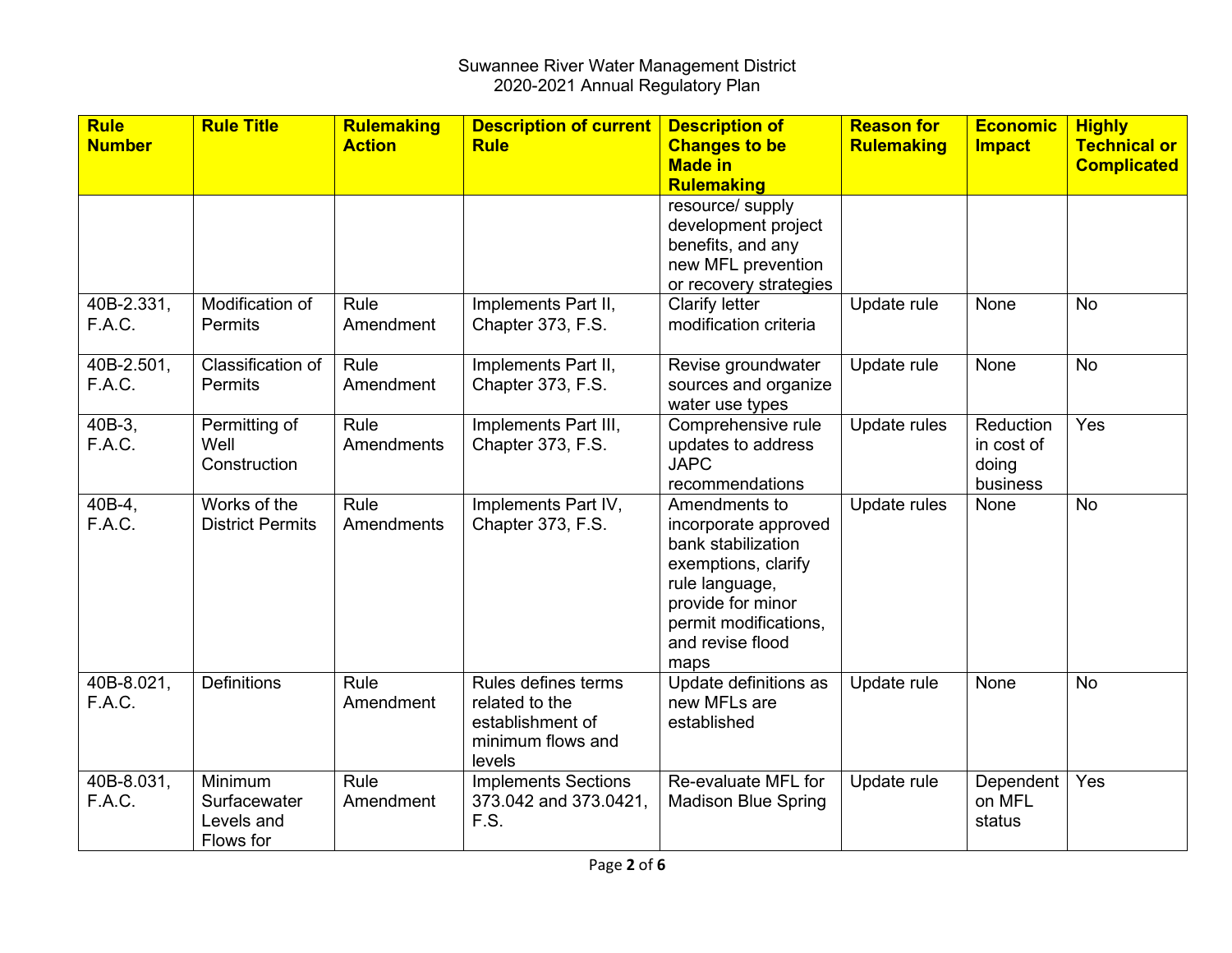| <b>Rule</b><br><b>Number</b>                                     | <b>Rule Title</b>                                                                                                                         | <b>Rulemaking</b><br><b>Action</b> | <b>Description of current</b><br><b>Rule</b>                                                                                  | <b>Description of</b><br><b>Changes to be</b><br><b>Made in</b>                                                                                                             | <b>Reason for</b><br><b>Rulemaking</b> | <b>Economic</b><br><b>Impact</b>                     | <b>Highly</b><br><b>Technical or</b><br><b>Complicated</b> |
|------------------------------------------------------------------|-------------------------------------------------------------------------------------------------------------------------------------------|------------------------------------|-------------------------------------------------------------------------------------------------------------------------------|-----------------------------------------------------------------------------------------------------------------------------------------------------------------------------|----------------------------------------|------------------------------------------------------|------------------------------------------------------------|
|                                                                  | <b>Madison Blue</b><br>Spring                                                                                                             |                                    |                                                                                                                               | <b>Rulemaking</b>                                                                                                                                                           |                                        |                                                      |                                                            |
| <b>New Rules</b><br>40B-8.121<br>through<br>40B-8.161,<br>F.A.C. | Minimum flows<br>or minimum<br>water levels for<br>Hampton Lake,<br>Lake Butler,<br>Lakes Santa Fe<br>and Alto, and<br><b>Cherry Lake</b> | <b>New Rules</b>                   | <b>Implements Sections</b><br>373.042 and 373.0421,<br>F.S.                                                                   | To provide criteria for<br>determining whether<br>the MFL for a water<br>body is being met<br>and the<br>accompanying<br>prevention or<br>recovery strategy if<br>necessary | <b>New Rules</b>                       | Dependent<br>on MFL<br>status                        | Yes                                                        |
| 40B-21.631,<br>F.A.C.                                            | <b>Water Shortage</b><br>Plan, Phase II                                                                                                   | Rule<br>Amendment                  | These rules provide for<br>the conservation,<br>protection, and<br>management of water<br>during periods of water<br>shortage | Revise language so<br>that language in<br>Phase II is at least as<br>restrictive as current<br>year-round lawn<br>watering restrictions                                     | Update rule                            | None                                                 | <b>No</b>                                                  |
| 40B-21.641,<br>F.A.C.                                            | <b>Water Shortage</b><br>Plan, Phase III                                                                                                  | Rule<br>Amendment                  | These rules provide for<br>the conservation,<br>protection, and<br>management of water<br>during periods of water<br>shortage | Revise language so<br>that language in<br>Phase III is at least<br>as restrictive as<br>current year-round<br>lawn watering<br>restrictions                                 | Update rule                            | None                                                 | <b>No</b>                                                  |
| 40B-400,<br>F.A.C.                                               | Environmental<br>Resource<br><b>Permits</b>                                                                                               | Rule<br>Amendments                 | Implements Part IV,<br>Chapter 373, F.S.                                                                                      | Amend rules to<br>reflect changes<br>resulting from<br>adopting statewide<br>stormwater<br>requirements and<br><b>ACOE Section 404</b>                                      | Update rules                           | Some<br>reduction<br>in cost of<br>doing<br>business | <b>No</b>                                                  |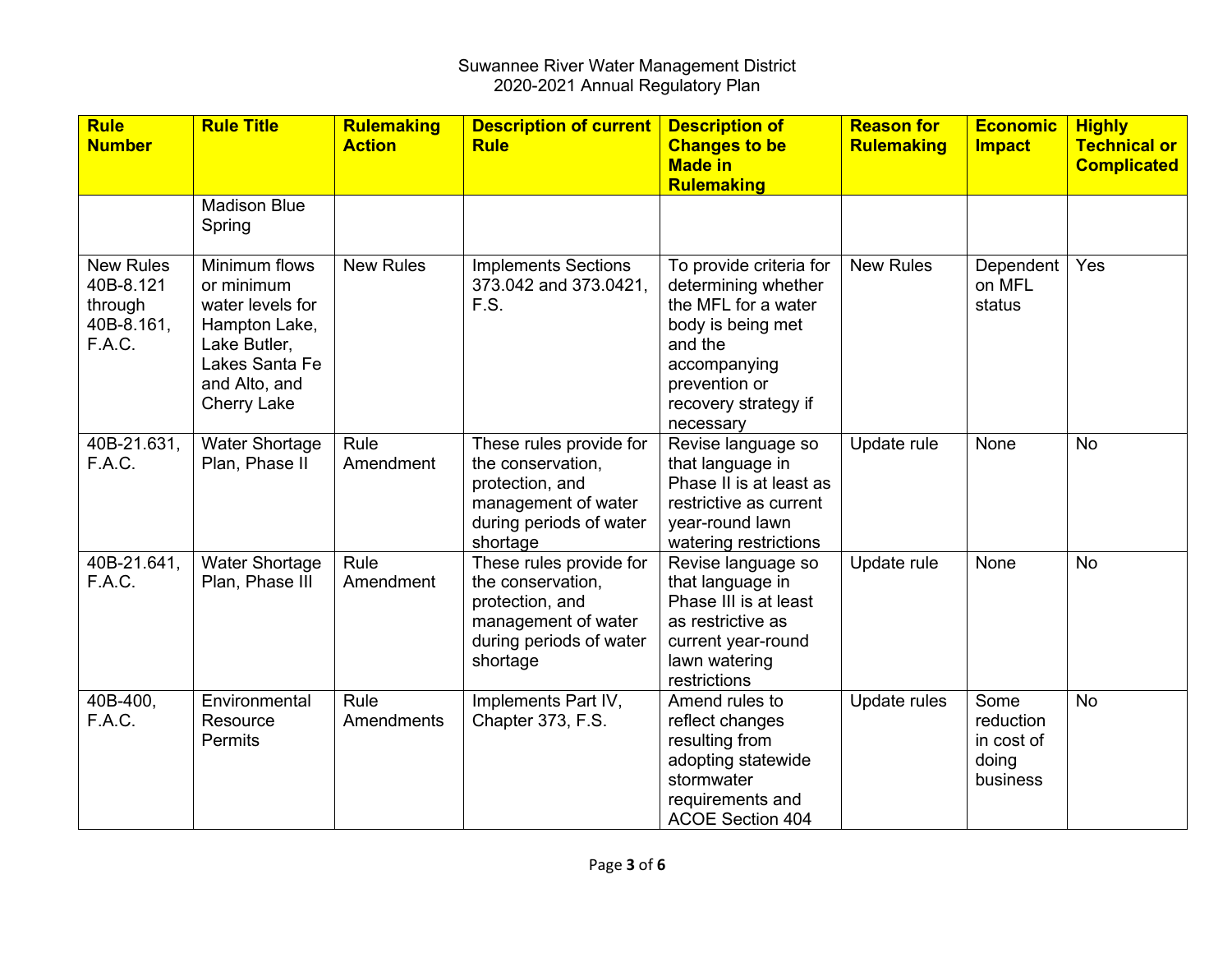| <b>Rule</b><br>Number | <b>Rule Title</b> | <b>Rulemaking</b><br><b>Action</b> | <b>Description of current   Description of</b><br><b>Rule</b> | <b>Changes to be</b><br><b>Made in</b><br>Rulemaking | <b>Reason for</b><br><b>Rulemaking</b> | <b>Economic Highly</b><br><b>Impact</b> | <b>Technical or</b><br><b>Complicated</b> |
|-----------------------|-------------------|------------------------------------|---------------------------------------------------------------|------------------------------------------------------|----------------------------------------|-----------------------------------------|-------------------------------------------|
|                       |                   |                                    |                                                               | program; and to<br>revise flood maps                 |                                        |                                         |                                           |

| <b>Laws enacted or amended</b><br>during the previous 12<br>months that affect the<br>duties or authority of<br><b>SRWMD</b> | <b>Description</b>                                                                                                                                                                                                                                                                                                                                                                                                                                                                                                                                                                                               | <b>Rulemaking</b><br><b>Action</b> | <b>Must</b><br><b>SRWMD</b><br>adopt rules<br>to<br>implement? | <b>Proposed</b><br><b>NOPR date</b> |
|------------------------------------------------------------------------------------------------------------------------------|------------------------------------------------------------------------------------------------------------------------------------------------------------------------------------------------------------------------------------------------------------------------------------------------------------------------------------------------------------------------------------------------------------------------------------------------------------------------------------------------------------------------------------------------------------------------------------------------------------------|------------------------------------|----------------------------------------------------------------|-------------------------------------|
| <b>HB 101</b>                                                                                                                | Revises amounts of retainage that local governmental entities<br>and contractors may withhold from progress payments for<br>construction services contracts; revises requirements for DMS<br>rules governing certain contracts; revises amounts of retainage<br>that public entities and contractors may withhold from progress<br>payments for construction services contracts                                                                                                                                                                                                                                  | Amendment                          | No                                                             |                                     |
| <b>HB 115</b>                                                                                                                | Prohibits state authority from denying a license, refusing to renew<br>a license, or suspending or revoking a license on the basis of<br>delinquency or default in payment of student loans; provides<br>exception to requirement that certain entities prohibit candidate<br>from being examined for or issued, or having renewed license,<br>certificate, or registration to practice health care profession if<br>candidate is on the federal list of excluded individuals and<br>entities; repeals provisions relating to health care practitioners in<br>default on student loan or scholarship obligations | <b>New</b>                         | No                                                             |                                     |
| <b>SB 178</b>                                                                                                                | Prohibits state-financed constructors from commencing<br>construction of certain structures in coastal areas after a specified<br>date without first taking certain steps regarding a sea level impact<br>projection study                                                                                                                                                                                                                                                                                                                                                                                       | <b>New</b>                         | No                                                             |                                     |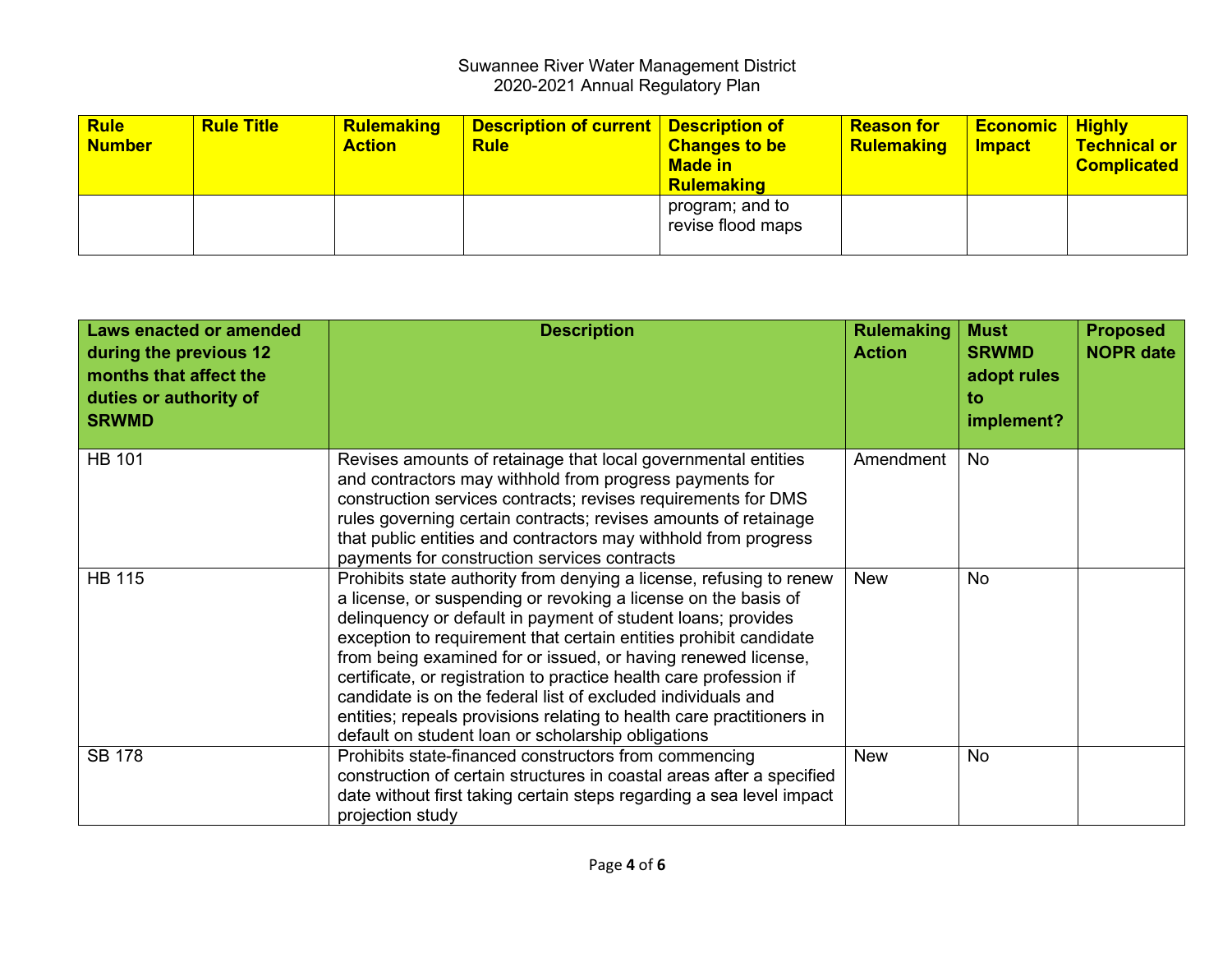| <b>Laws enacted or amended</b><br>during the previous 12<br>months that affect the<br>duties or authority of<br><b>SRWMD</b> | <b>Description</b>                                                                                                                                                                                                                                                                                                                                                                                                                                   | <b>Rulemaking</b><br><b>Action</b> | <b>Must</b><br><b>SRWMD</b><br>adopt rules<br>to<br>implement? | <b>Proposed</b><br><b>NOPR date</b> |
|------------------------------------------------------------------------------------------------------------------------------|------------------------------------------------------------------------------------------------------------------------------------------------------------------------------------------------------------------------------------------------------------------------------------------------------------------------------------------------------------------------------------------------------------------------------------------------------|------------------------------------|----------------------------------------------------------------|-------------------------------------|
| <b>HB 441</b>                                                                                                                | Revises maximum dollar amount for continuing construction<br>contracts from \$2 million to \$5 million, and for studies from<br>\$200,000 to \$500,000                                                                                                                                                                                                                                                                                               | Amendment                          | <b>No</b>                                                      |                                     |
| <b>HB 549</b>                                                                                                                | Provides exemption from public records requirements for site-<br>specific location information of endangered and threatened<br>species                                                                                                                                                                                                                                                                                                               | <b>New</b>                         | No                                                             |                                     |
| SB 664                                                                                                                       | Creates 448.095 F.S., which, in part, requires licensing agencies<br>to permantly revoke all licenses held by a private employer<br>should that employer is found to be found to employ unauthorized<br>aliens                                                                                                                                                                                                                                       | <b>New</b>                         | Yes                                                            | TBD*                                |
| <b>SB 712</b>                                                                                                                | Amends multiple parts of Chapters 373 and 403, F.S., notably,<br>the list of recipients for the District's Consolidated Annual Report,<br>a study of the bottled water industry coordinated by FDEP, and<br>District adoption of rules regarding stormwater design and<br>operations                                                                                                                                                                 | Amendment                          | Yes                                                            | 1/1/2021                            |
| <b>HB 971</b>                                                                                                                | Provides for rights and privileges of electric bicycles and<br>operators; provides that electric bicycles are vehicles to same<br>extent as bicycles; exempts electric bicycles and operators from<br>specified provisions; requires labeling of electric bicycles;<br>requires electric bicycles to comply with specified provisions and<br>operate in certain manner; authorizes operators to ride electric<br>bicycles where bicycles are allowed | <b>New</b>                         | No                                                             |                                     |
| <b>HB 1050</b>                                                                                                               | Provides direction for paid administrative leave for employees<br>volunteering in response to a declared disaster up to 120 hours in<br>a 12-month period                                                                                                                                                                                                                                                                                            | Amendment                          | <b>No</b>                                                      |                                     |